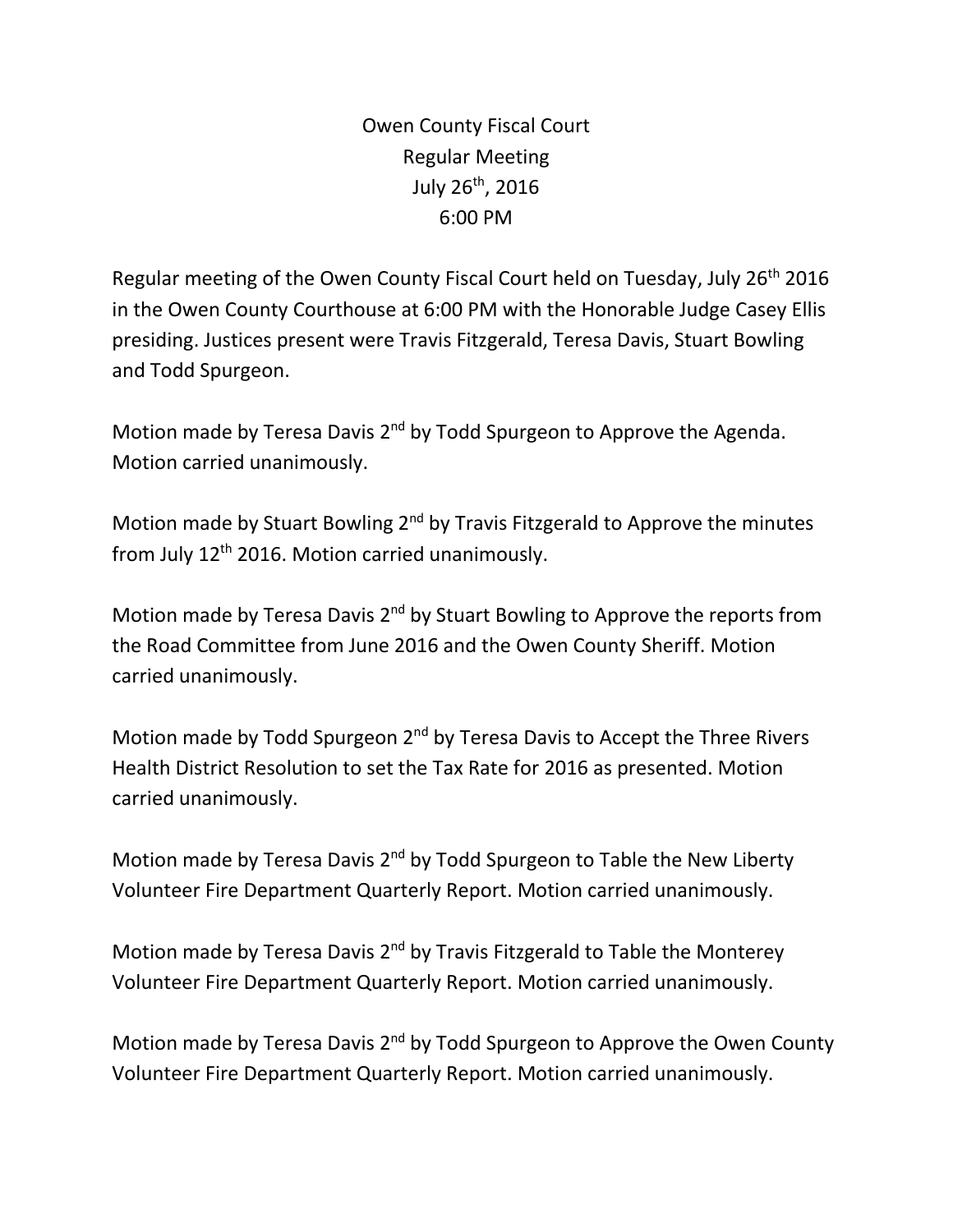Motion made by Teresa Davis 2<sup>nd</sup> by Todd Spurgeon to Approve the Owen County Volunteer Fire Department Station 2 Quarterly Report. Motion carried unanimously.

Motion made by Teresa Davis 2<sup>nd</sup> by Todd Spurgeon to Approve the Jonesville Volunteer Fire Department Quarterly Report. Motion carried unanimously.

Motion made by Travis Fitzgerald  $2^{nd}$  by Stuart Bowling to Approve a Vacation Payout for Emily Kercheval. Motion carried unanimously.

Motion made by Todd Spurgeon 2<sup>nd</sup> by Stuart Bowling to Approve the Resolution relating to the KYTC Rural Secondary Program. Motion carried unanimously.

Motion made by Travis Fitzgerald 2<sup>nd</sup> by Teresa Davis to set a fixed asset of \$1,000.00 for the Owen County Fiscal Court Capitalization Policy for Capital Assets. Motion carried unanimously.

Motion made by Teresa Davis 2<sup>nd</sup> by Stuart Bowling to Approve the Classification change of Brennen Slaughter from Part-time EMT to Full-time EMT at \$9.00 per hour. Motion carried unanimously.

Motion made by Teresa Davis 2<sup>nd</sup> by Todd Spurgeon to Approve the Hire of Natasha Adams and Kyle Witte as Full-time at \$9.00 per hour pending Medical Sponsorships and driver background checks. Motion carried unanimously.

Motion made by Travis Fitzgerald 2<sup>nd</sup> by Stuart Bowling to Approve the Hire of Joshua Hartzell and Mitchell Dunn as part-time EMTs at \$10.00 per hour pending Medical Sponsorships and driver background checks. Motion carried unanimously.

Motion made by Stuart Bowling 2<sup>nd</sup> by Teresa Davis to Approve and Amend the Road Committee to Road and Solid Waste Committee. Motion carried unanimously.